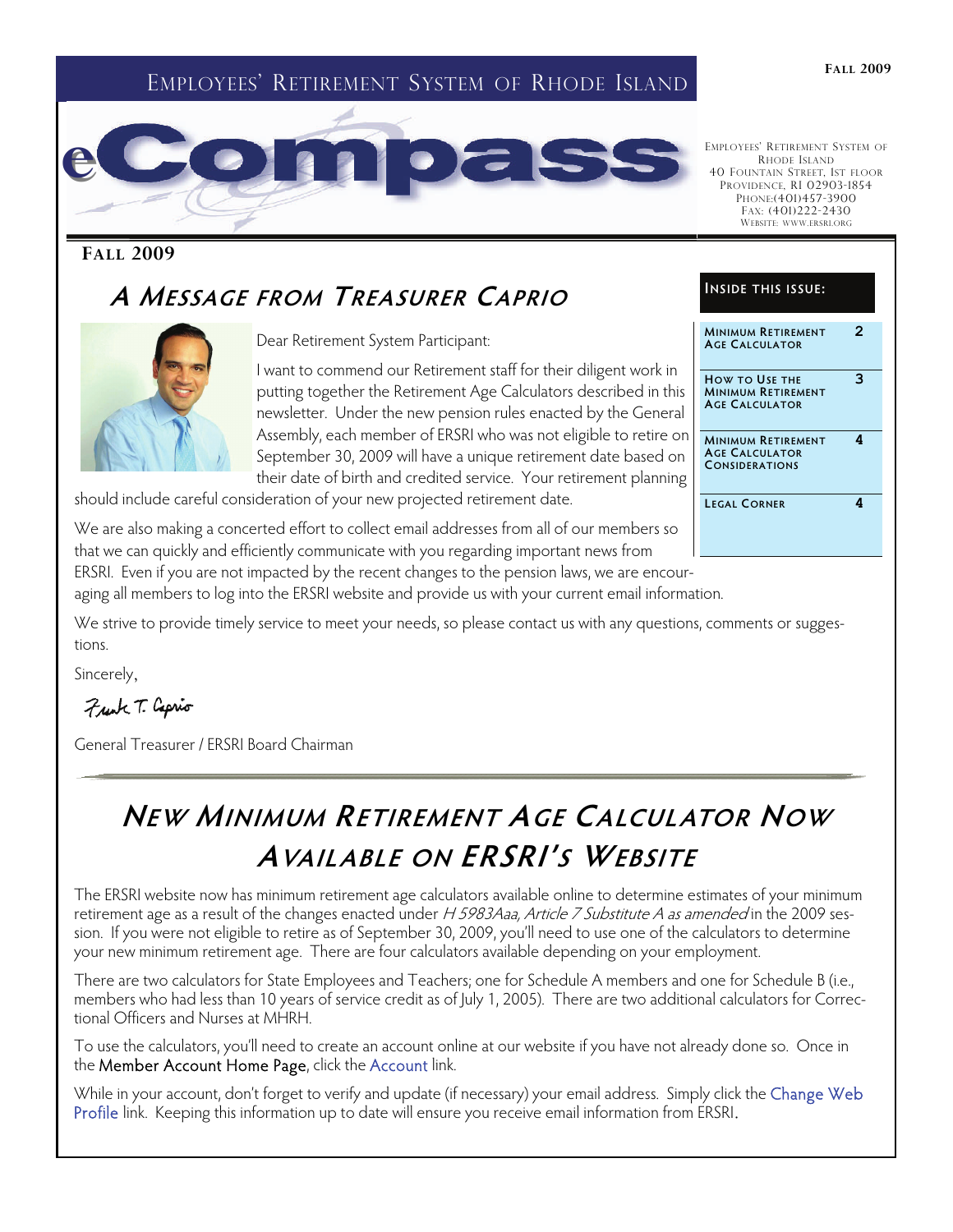## **MINIMUM RETIREMENT AGE CALCUL ATOR**

Before using the calculator, there are a few items you'll need to know. For starters, an important point to remember is that if you are eligible to retire by September 30, 2009, the pension changes do not apply to you, even if you remain in active service beyond October 1, 2009. The new retirement eligibility for State Employees and Teachers establishes a minimum retirement age of 62 for all members, except those schedule B members who retire with less than 29 years of service: their retirement eligibility remains 65 years old with a minimum of 10 years of service credit. For Correctional Officers and Nurses at MHRH, the new law establishes a minimum retirement age of 55 with 25 years of service.

The new retirement eligibility provides a proportional downward adjustment of the minimum retirement age based on the years of service credited to your account as of September 30, 2009. Before trying to use the calculators to determine your new eligibility date, it is important to know whether you are a Schedule A or B member since there are separate calculators for each schedule. To differentiate between the two benefit structures, the plans are known as 'Schedule A' for those vested on or before 7/1/05 (i.e., at least 10 years of contributory service before 7/1/05), and 'Schedule B' for those vesting after 7/1/05.

Once you know your current benefit structure, you are ready to determine your retirement eligibility using one of the calculators. After you log in to your account, you'll see the following links:

**If you are a Schedule A State Employee or Teacher and want to check your retirement eligibility:Click here If you are a Schedule B State Employee or Teacher and want to check your retirement eligibility:Click here If you are a MHRH Nurse and want to check your retirement eligibility:Click here If you are a Correctional Officer and want to check your retirement eligibility:Click here**

Based on your membership type (State or Teacher schedule A or B, Correctional Officer, Registered Nurse at MHRH) just click the appropriate link and the calculator will launch. You'll first see a box that looks like the following:



Here, you can either use the calculator right in the website or **Save** it to your computer (you'll need to have Microsoft Ex- $\text{cell}^{\circ}$  on your computer if you choose to save it). If you click **Open**, the calculator will launch and look like the following:<br>Schedule A Retirement Eligibility Calculator for state Employees and Teachers

| <b>Enter Years</b><br>$\mathbf{o}$             | <b>Enter Months</b><br>$\bullet$ | <b>Enter Working Days</b><br>$\bullet$                                                                                                                                                                                                                                                                                                         | <b>Service</b><br>n                                                                                                                                                                                                                                                                                                                                                     |
|------------------------------------------------|----------------------------------|------------------------------------------------------------------------------------------------------------------------------------------------------------------------------------------------------------------------------------------------------------------------------------------------------------------------------------------------|-------------------------------------------------------------------------------------------------------------------------------------------------------------------------------------------------------------------------------------------------------------------------------------------------------------------------------------------------------------------------|
| <b>Enter DOB</b><br>Current age at 9/30/2009   | 9/30/1960<br>49.00               |                                                                                                                                                                                                                                                                                                                                                |                                                                                                                                                                                                                                                                                                                                                                         |
| <b>Enter Service Credit</b>                    | $\mathbf{o}$                     |                                                                                                                                                                                                                                                                                                                                                |                                                                                                                                                                                                                                                                                                                                                                         |
| Your estimated eligibility date                | September 30, 2022               |                                                                                                                                                                                                                                                                                                                                                | at which point you will be 62 Years Old 0 Months and 0 Days                                                                                                                                                                                                                                                                                                             |
| <b>DISCLAIMER</b>                              |                                  |                                                                                                                                                                                                                                                                                                                                                |                                                                                                                                                                                                                                                                                                                                                                         |
| contributions through the date of termination. |                                  | the Employees' Retirement System of Rhode Island and is subject to audit, adjustment and correction prior to the                                                                                                                                                                                                                               | The member understands that the retirement date computed by this calculator is an estimate only. It is not binding on<br>monthly benefit being finalized. The monthly benefit amount will be finalized after ERSRI has received and posted all                                                                                                                          |
| Instructions:                                  |                                  | You only need to input 2 pieces of information to generate an estimated retirement eligibility date.<br>will use this to compute your age as of September 30, 2009 and determine your first eligibility point.                                                                                                                                 | First: You must enter your date of birth in the following format MM/DD/YYYY for example, 06/15/1965. The calculator                                                                                                                                                                                                                                                     |
| the "Enter Service Credit" field.              |                                  | Total Years of Service amount displayed above. You should enter the value using the four decimal places as<br>use credit as of September 30, 2009. You may need to subtract some time if our system has posted data beyond<br>September 30, 2009. If you prefer to estimate your time as of September 30, 2009, you can use the service credit | Second: You must enter your years of service credit as of September 30, 2009. You may gather this information from<br>displayed for example, 21,8744. If you are using the service credit number from our website, check to be sure you only<br>converter in the yellow box above. Simply enter the years, months and days and copy the value in the Service field into |
|                                                |                                  |                                                                                                                                                                                                                                                                                                                                                | Remember, if you are eligible to retire as of September 30, 2009 under schedule A, you should NOT use this calculator.                                                                                                                                                                                                                                                  |
|                                                |                                  |                                                                                                                                                                                                                                                                                                                                                |                                                                                                                                                                                                                                                                                                                                                                         |

The four calculators are colored differently to distinguish them from each other. Also, the top of the calculator tells you the membership type. Before explaining how to use the calculators, you should know a few things. Note the disclaimer, ERSRI can only estimate your minimum retirement age. While the calculation of your date may be accurate, adjustments to your account may alter the date. The calculator is NOT linked to the ERSRI database so you must enter data into the yellow boxes for your date of birth (DOB) and your Service Credit as of September 30, 2009 to determine your retirement eligibility date.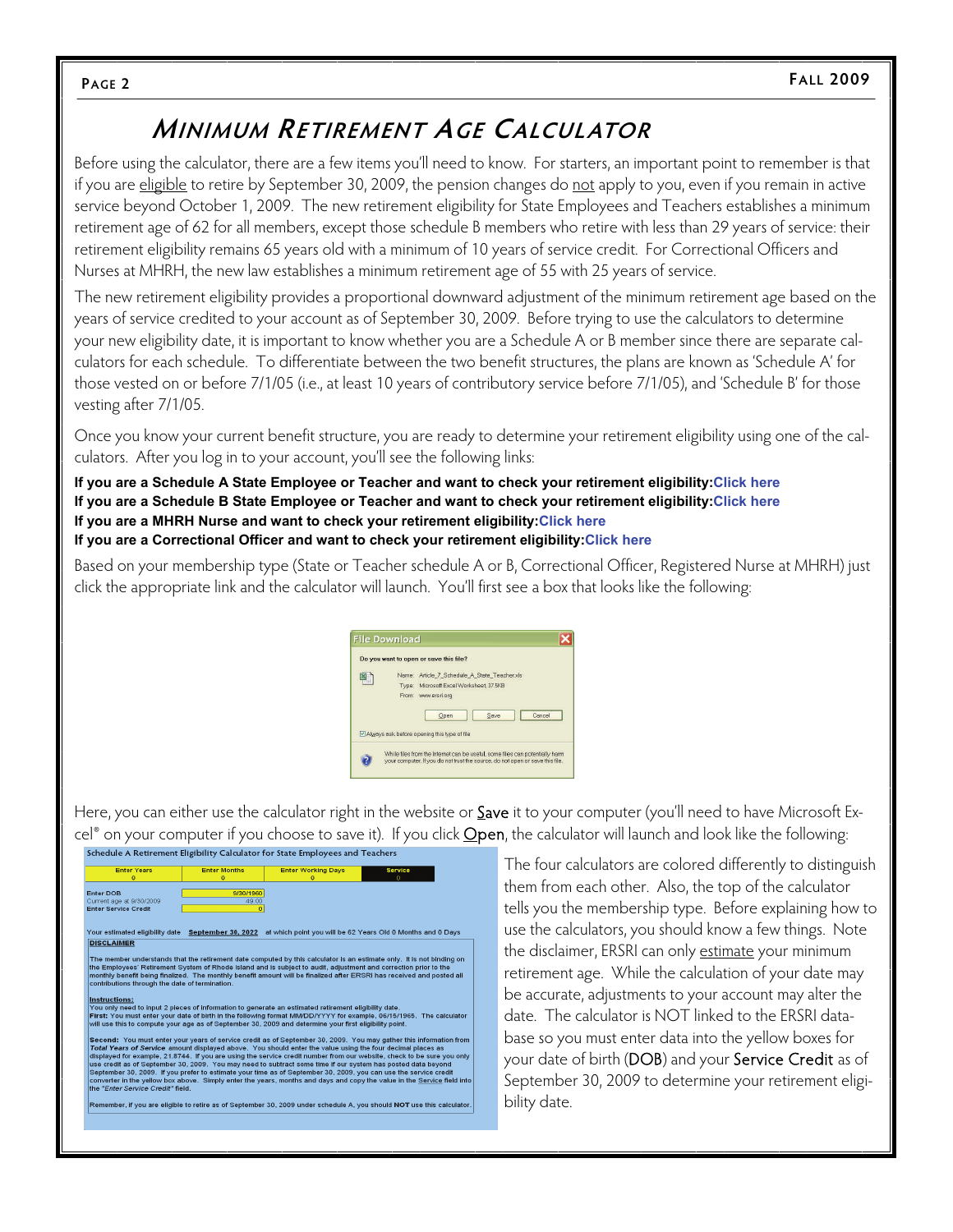|                                                                                                                      | HOW TO USE THE MINIMUM RETIREMENT AGE CALCULATOR                                                                                                                                                                                                                                                                                                                                                                                                                                                                                                                                                                                                                                                                                                                                                                                                                                                                                                                                                                                                                                                                                                                                                                                                                                                                                                                                                                                                                                                                                                                                                                                                                                                                                                                                                                   |
|----------------------------------------------------------------------------------------------------------------------|--------------------------------------------------------------------------------------------------------------------------------------------------------------------------------------------------------------------------------------------------------------------------------------------------------------------------------------------------------------------------------------------------------------------------------------------------------------------------------------------------------------------------------------------------------------------------------------------------------------------------------------------------------------------------------------------------------------------------------------------------------------------------------------------------------------------------------------------------------------------------------------------------------------------------------------------------------------------------------------------------------------------------------------------------------------------------------------------------------------------------------------------------------------------------------------------------------------------------------------------------------------------------------------------------------------------------------------------------------------------------------------------------------------------------------------------------------------------------------------------------------------------------------------------------------------------------------------------------------------------------------------------------------------------------------------------------------------------------------------------------------------------------------------------------------------------|
|                                                                                                                      |                                                                                                                                                                                                                                                                                                                                                                                                                                                                                                                                                                                                                                                                                                                                                                                                                                                                                                                                                                                                                                                                                                                                                                                                                                                                                                                                                                                                                                                                                                                                                                                                                                                                                                                                                                                                                    |
| field.                                                                                                               | If you just want to estimate your service credit as of<br>Enter your date of<br>9/30/2009, enter the Years, Months and Days here and<br>birth in the Enter DOB<br>copy the value in the Service field into the Enter Service<br>Credit Field or use the exact amount described below.                                                                                                                                                                                                                                                                                                                                                                                                                                                                                                                                                                                                                                                                                                                                                                                                                                                                                                                                                                                                                                                                                                                                                                                                                                                                                                                                                                                                                                                                                                                              |
|                                                                                                                      | Schedule A Retirement Eligibility Calculator for State Employees and Teachers                                                                                                                                                                                                                                                                                                                                                                                                                                                                                                                                                                                                                                                                                                                                                                                                                                                                                                                                                                                                                                                                                                                                                                                                                                                                                                                                                                                                                                                                                                                                                                                                                                                                                                                                      |
|                                                                                                                      | <b>Enter Months</b><br><b>Enter Working Days</b><br><b>Service</b><br><b>Enter Years</b><br>$\Omega$<br>$\Omega$<br>$\circ$                                                                                                                                                                                                                                                                                                                                                                                                                                                                                                                                                                                                                                                                                                                                                                                                                                                                                                                                                                                                                                                                                                                                                                                                                                                                                                                                                                                                                                                                                                                                                                                                                                                                                        |
|                                                                                                                      | <b>Enter DOB</b><br>9/30/1960<br>Current age at 9/30/2009<br>49.00<br><b>Enter Service Credit</b>                                                                                                                                                                                                                                                                                                                                                                                                                                                                                                                                                                                                                                                                                                                                                                                                                                                                                                                                                                                                                                                                                                                                                                                                                                                                                                                                                                                                                                                                                                                                                                                                                                                                                                                  |
|                                                                                                                      | Your estimated eligibility date September 30, 2022 at which point you will be 62 Years Old 0 Months and 0 Days<br><b>DISCLAIMER</b><br>The member understands that the retirement date computed by this calculator is an estimate only. It is not binding on<br>the Employees' Retirement System of Rhode Island and is subject to audit, adjustment and correction prior to the<br>monthly benefit being finalized.  The monthly benefit amount will be finalized after ERSRI has received and posted all<br>contributions through the date of termination.<br>Instructions:<br>You only need to input 2 pieces of information to generate an estimated retirement eligibility date.<br>First: You must enter your date of birth in the following format MM/DD/YYYY for example, 06/15/1965. The calculator<br>will use this to compute your age as of September 30, 2009 and determine your first eligibility point.<br>Second: You must enter your years of service credit as of September 30, 2009. You may gather this information from<br>Total Years of Service amount displayed above. You should enter the value using the four decimal places as<br>displayed for example, 21.8744. If you are using the service credit number from our website, check to be sure you only<br>use credit as of September 30, 2009. You may need to subtract some time if our system has posted data beyond<br>September 30, 2009. If you prefer to estimate your time as of September 30, 2009, you can use the service credit<br>converter in the yellow box above. Simply enter the years, months and days and copy the value in the Service field into<br>the "Enter Service Credit" field.<br>Remember, if you are eligible to retire as of September 30, 2009 under schedule A, you should NOT use this calculator. |
| <b>Contributions</b><br>Pre-tax Contributions:<br>After-tax Contributions:<br><b>Total Contributions:</b>            | \$50,000.00<br>\$0.00<br>You can enter your exact service<br>\$50,000.00                                                                                                                                                                                                                                                                                                                                                                                                                                                                                                                                                                                                                                                                                                                                                                                                                                                                                                                                                                                                                                                                                                                                                                                                                                                                                                                                                                                                                                                                                                                                                                                                                                                                                                                                           |
| <b>Service Credit</b><br><b>Contributing Service:</b><br>Non-Contributing Service:<br><b>Total Years of Service:</b> | credit as of 9/30/2009 from the<br>website using your account informa-<br>15.0833<br>tion located above the calculator.<br>15.0833<br>Amount of service that was purchased:                                                                                                                                                                                                                                                                                                                                                                                                                                                                                                                                                                                                                                                                                                                                                                                                                                                                                                                                                                                                                                                                                                                                                                                                                                                                                                                                                                                                                                                                                                                                                                                                                                        |
|                                                                                                                      | <b>Account</b><br>$\mathbf{R}$<br>To view your account details by individual years and transactions:<br><b>Details</b><br><b>Account Details</b>                                                                                                                                                                                                                                                                                                                                                                                                                                                                                                                                                                                                                                                                                                                                                                                                                                                                                                                                                                                                                                                                                                                                                                                                                                                                                                                                                                                                                                                                                                                                                                                                                                                                   |
|                                                                                                                      | If you want to use your exact service credit, you'll need to go to the <b>Account</b><br>Details tab and check the service credit posted as of 9/30/2009. Remember<br>that the service credit information posted on the website is current, i.e., cu-<br>mulative as of the date you view it. Consequently, depending on when you<br>view the service credit, you may need to subtract pay periods from the data<br>posted on the web site (as of the view date) to 9/30/09.                                                                                                                                                                                                                                                                                                                                                                                                                                                                                                                                                                                                                                                                                                                                                                                                                                                                                                                                                                                                                                                                                                                                                                                                                                                                                                                                       |